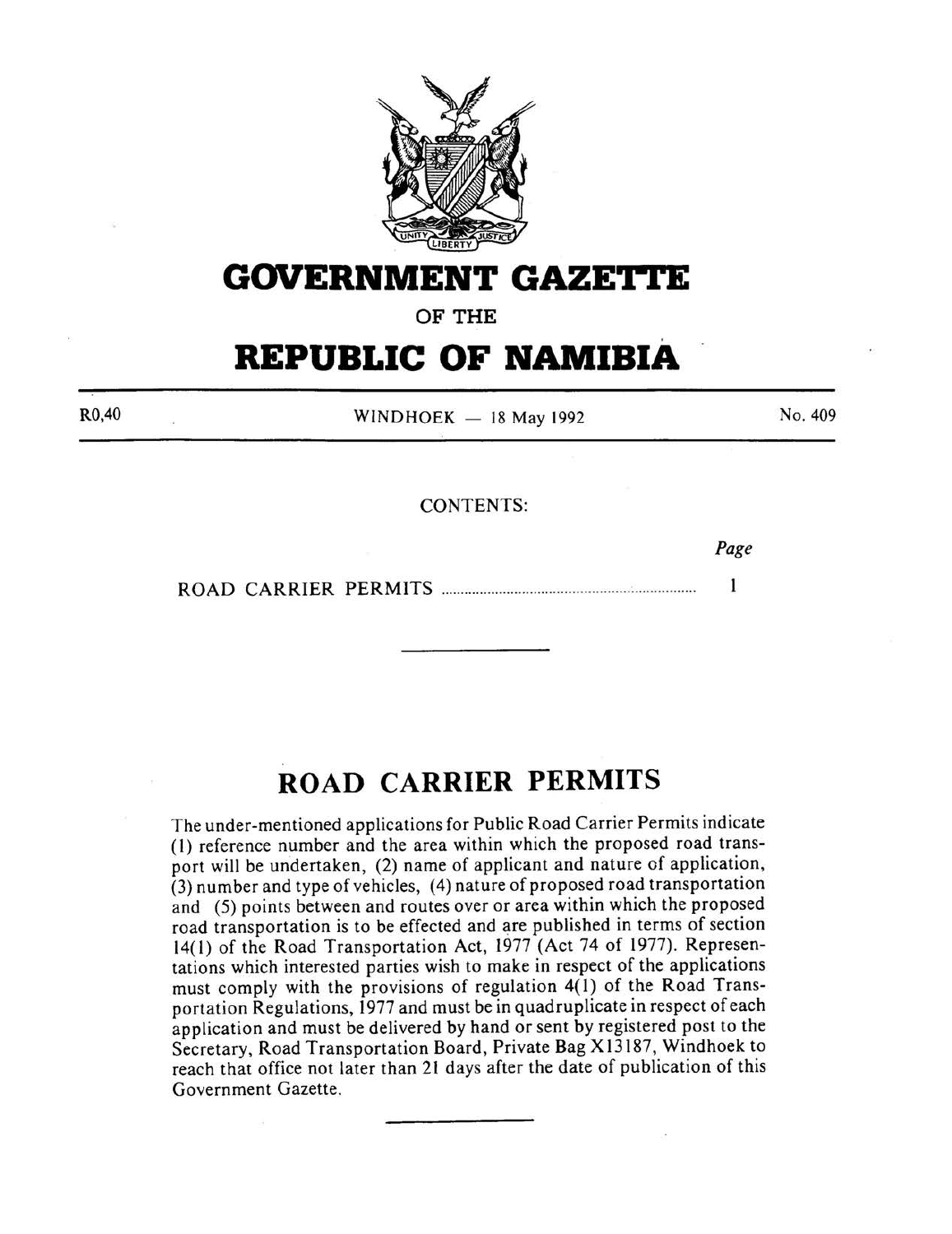- (1) 11/03/92 910P1216
- (2) SALATIEL S., WINDHOEK New Application.<br>(3) N 54593 W Motor car 5 Persons
- $(3)$  N 54593 W
- (4) (a) Taxi-passengers and their personal luggage.
- (5) (a) (i) Within Windhoek municipal area.
- (1) 12/03/92 910P1217
- $(2)$  CROSS COUNTRY CARRIERS (PTY) LTD., WINDHOEK  $-$ New Application.

| (3) | N 27592 W | S/trailer      | 27750 kg |
|-----|-----------|----------------|----------|
|     | N 27593 W | S/trailer      | 27350 kg |
|     | N 28472 W | S/trailer      | 27750 kg |
|     | N 28473 W | S/trailer      | 27750 kg |
|     | N 28487 W | S/trailer      | 27750 kg |
|     | N 28578 W | S/trailer      | 26495 kg |
|     | N 28519 W | S/trailer      | 27750 kg |
|     | N 52832 W | S/trailer      | 27750 kg |
|     | N 52833 W | S/trailer      | 27750 kg |
|     | N 52820 W | S/trailer      | 27750 kg |
|     | S/trailer | to be acquired | 30000 kg |
|     | S/trailer | to be acquired | 30000 kg |
|     | S/trailer | to be acquired | 30000 kg |
|     | S/trailer | to be acquired | 30000 kg |
|     |           |                |          |

- ( 4) (a) Trade ware (excluding such as required refrigeration in transit) in containers or not.
- (5) (a) (i) From places on the border of Namibia with neighbouring countries to places situated within Namibia and return.
	- (ii) Within the borders of the Republic of Namibia.
- (1) 12/03/92 910P1219
- $(2)$  FORBES B.R., LÜDERITZ New Application.
- (3) Mini-bus to be acquired 11 Persons
- (4) (a) Taxi-passengers and their personal luggage.
- (5) (a) (i) (a) Within the municipal area ofLiideritz; and (b) on casual trips from places in (a) to places situated within Keetmanshoop municipal area. T/Table: As and when required. Tariff: As per agreement.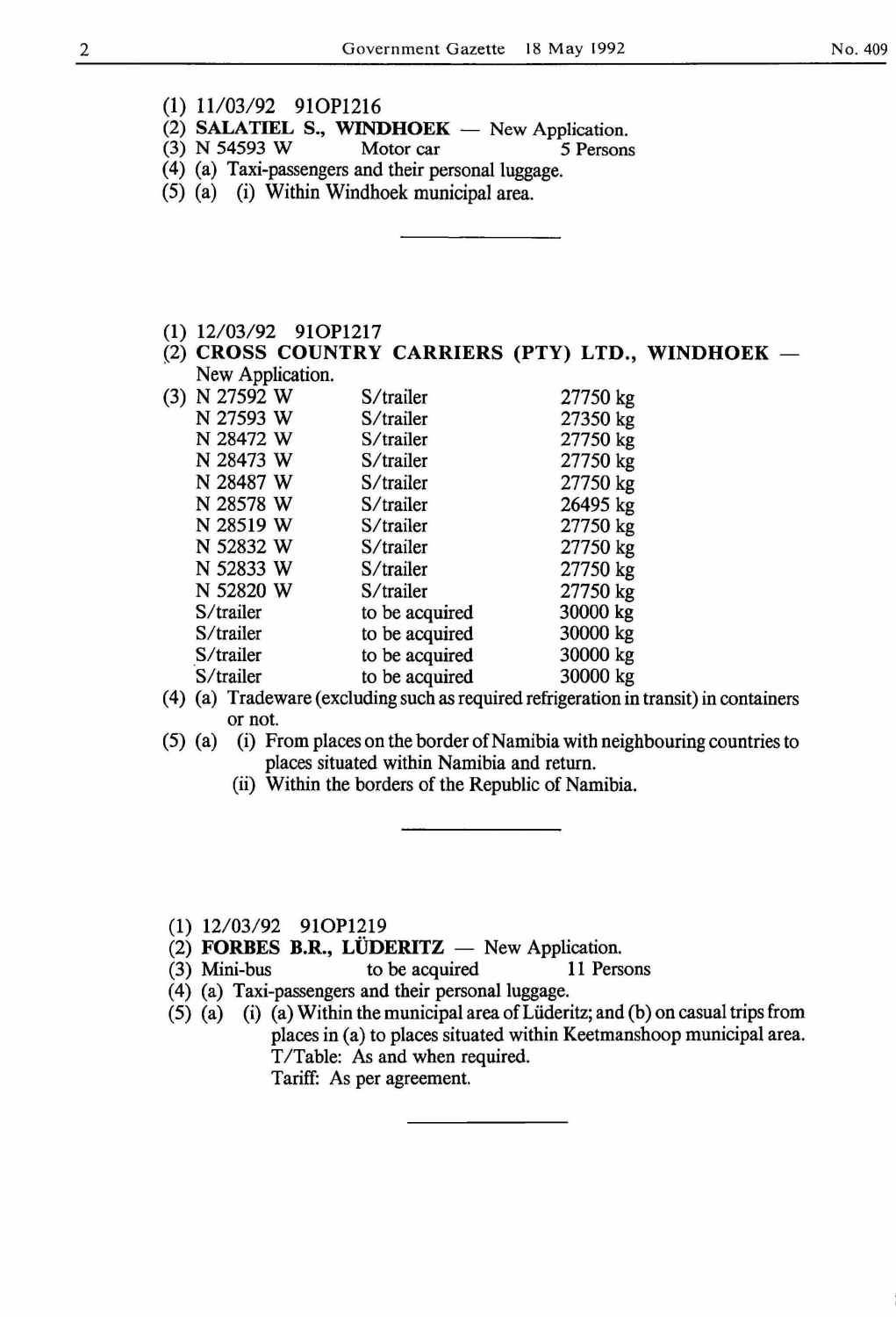·-

- **(1)** 12/03/92 910P1220
- (2) **COMPASS FURNITURE REMOVALS (PTY) LTD., WINDHOEK**  - Additional vehicle.
- (3) CY 161230 Lorry 3000 kg

- (4) (a) Individual chairs which are completely manufactured and which for purposes of transport is partly dismantled (with or without completely manufactured lounge suites) exclusively on behalf of Steel Bros. (Pty) Ltd.
	- (b) Furniture not set out in the list of exempted goods.
	- (c) *Bona fide* household removals.
	- (d) Office removals.
	- (e) Own sixty liters lubricating oil per single trip for own use only whilst *en route.* ·
	- (f) Own spare parts, accessories, tools and service necessities for the repair of own vehicles and/ or defective machinery *en route.*
	- (g) Overhead projectors, screens, electrical projectors, slide-projectors, sound projectors and accessories of the mentioned projectors on behalf of Edumeds (Pty) Ltd.
	- (h) Own tools of trade in use for own use only.
- (5) (a) (i) From places on the border of Namibia with neighbouring countries to places situated within Namibia and return.
	- (ii) From a place on the border of Namibia with a neighbouring country through Namibia to another place on the border of Namibia with a neighbouring country.
	- (iii) Within the borders of the Republic of Namibia.
	- (b) (i) From places on the border of Namibia with neighbouring countries to places situated within Namibia and return.
		- (ii) From a place on the border of Namibia with a neighbouring country through Namibia to another place on the border of Namibia with a neighbouring country.
		- (iii) Within the borders of the Republic of Namibia.
	- (c) (i) From places on the border of Namibia with neighbouring countries to places situated within Namibia and return.
		- (ii) From a place on the border of Namibia with a neighbouring country through Namibia to another place on the border of Namibia with a neighbouring country.
		- (iii) Within the borders of the Republic of Namibia.
	- (d) ( i) From places on the border of Namibia with neighbouring countries to places situated within Namibia and return.
		- (ii) From a place on the border of Namibia with a neighbouring country through Namibia to another place on the border of Namibia with a neighbouring country.
		- (iii) Within the borders of the Republic of Namibia.
	- (e) (i) From places on the border of Namibia with neighbouring countries to places situated within Namibia and return.
		- (ii) From a place on the border of Namibia with a neighbouring country through Namibia to another place on the border of Namibia with a neighbouring country.
		- (iii) Within the borders of the Republic of Namibia.
	- (f) (i) From places on the border of Namibia with neighbouring countries to places situated within Namibia and return.
		- (ii) From a place on the border of Namibia with a neighbouring country through Namibia to another place on the border of Namibia with a neighbouring country.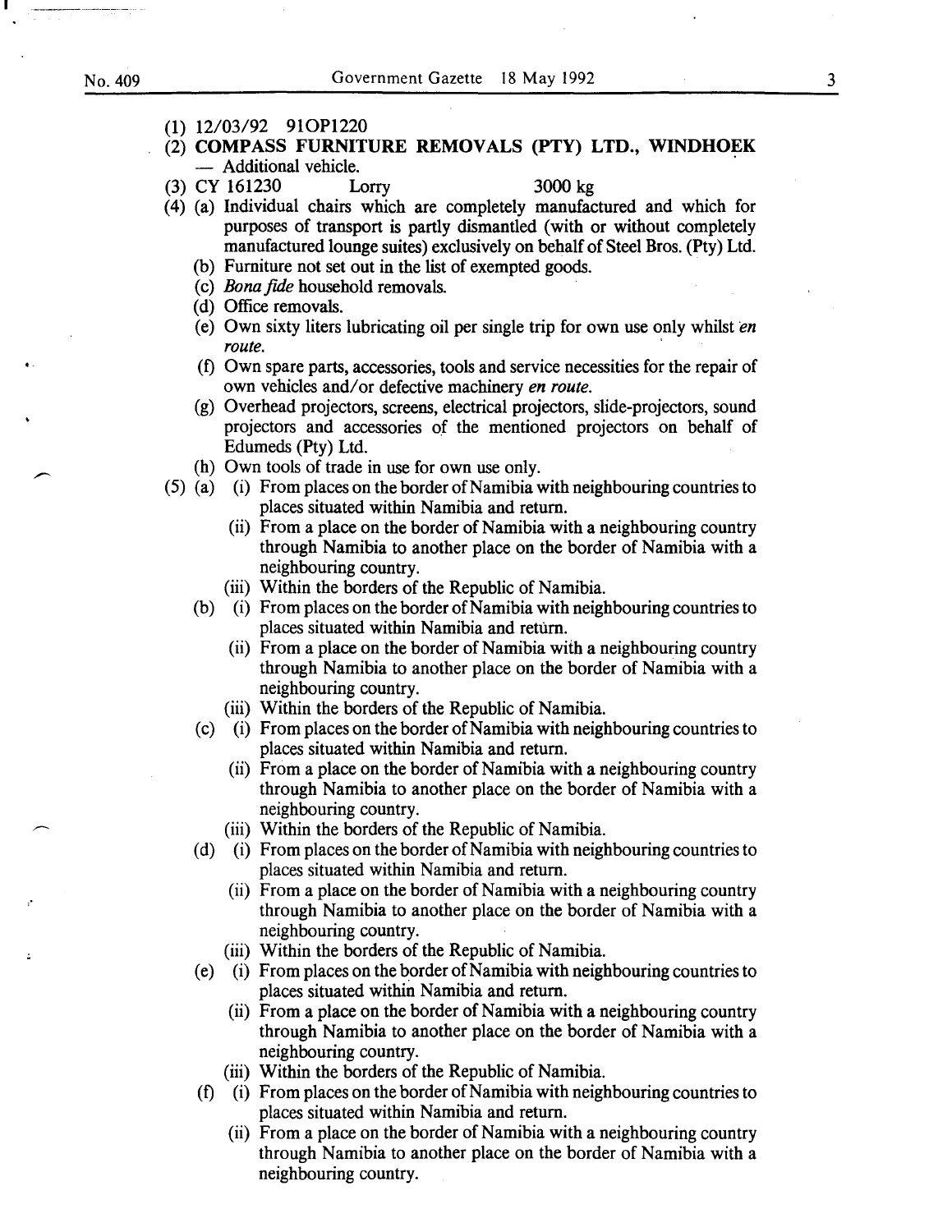$\overline{\phantom{a}}$ 

- (iii) Within the borders of the Republic of Namibia.
- (g) (i) From places on the border of Namibia with neighbouring countries to places situated within Namibia and return.
	- (ii) From a place on the border of Namibia with a neighbouring country through Namibia to another place on the border of Namibia with a neighbouring country.
	- (iii) Within the borders of the Republic of Namibia.
- (h) (i) From places on the border of Namibia with neighbouring countries to places situated within Namibia and return.
	- (ii) From a place on the border of Namibia with a neighbouring country through Namibia to another place on the border of Namibia with a neighbouring country.
	- (iii) Within the borders of the Republic of Namibia.
- (1) 13/03/92 910P1223
- (2) GOUS C.J., WINDHOEK  $-$  New Application.
- (3) N 52198 W Motor car 5 Persons
- (4) (a) Taxi-passengers and their personal luggage.
- (5) (a) (i) Within Windhoek municipal area.
- (1) 13/03/92 910P1224
- (2) PIENAAR J.H., GOBABIS New Application.<br>(3) N 1948 GO L.D.V. 4 Persons
- (3) N 1948 GO L.D.V. 4 Persons<br>
N 3430 GO L.D.V. 4 Persons N 3430 GO
- (4) (a) Trophy hunters and their personal luggage.
- (5) (a) (i) From farm Hester No. 407 situated within Gobabis magisterial district to places situated within Gobabis magisterial district and return.
	- (ii) From Windhoek airport to farm Hester No. 407 situated within Gobabis magisterial district and return.

(1) 16/03/92 910P1229

- (2) SALKEUS J., WINDHOEK  $-$  New Application.
- (3) N 8601 W Bus 16 Persons
- ( 4) (a) Passengers and their personal effects.
- (5) (a) (i) From Windhoek to Oshikango, Eenhana and Kongo via Okahandja, Otjiwarongo, Otavi, Tsumeb and Ondangwa and return via the same route.

T/Table: As and when required.

Tariff: As per agreement.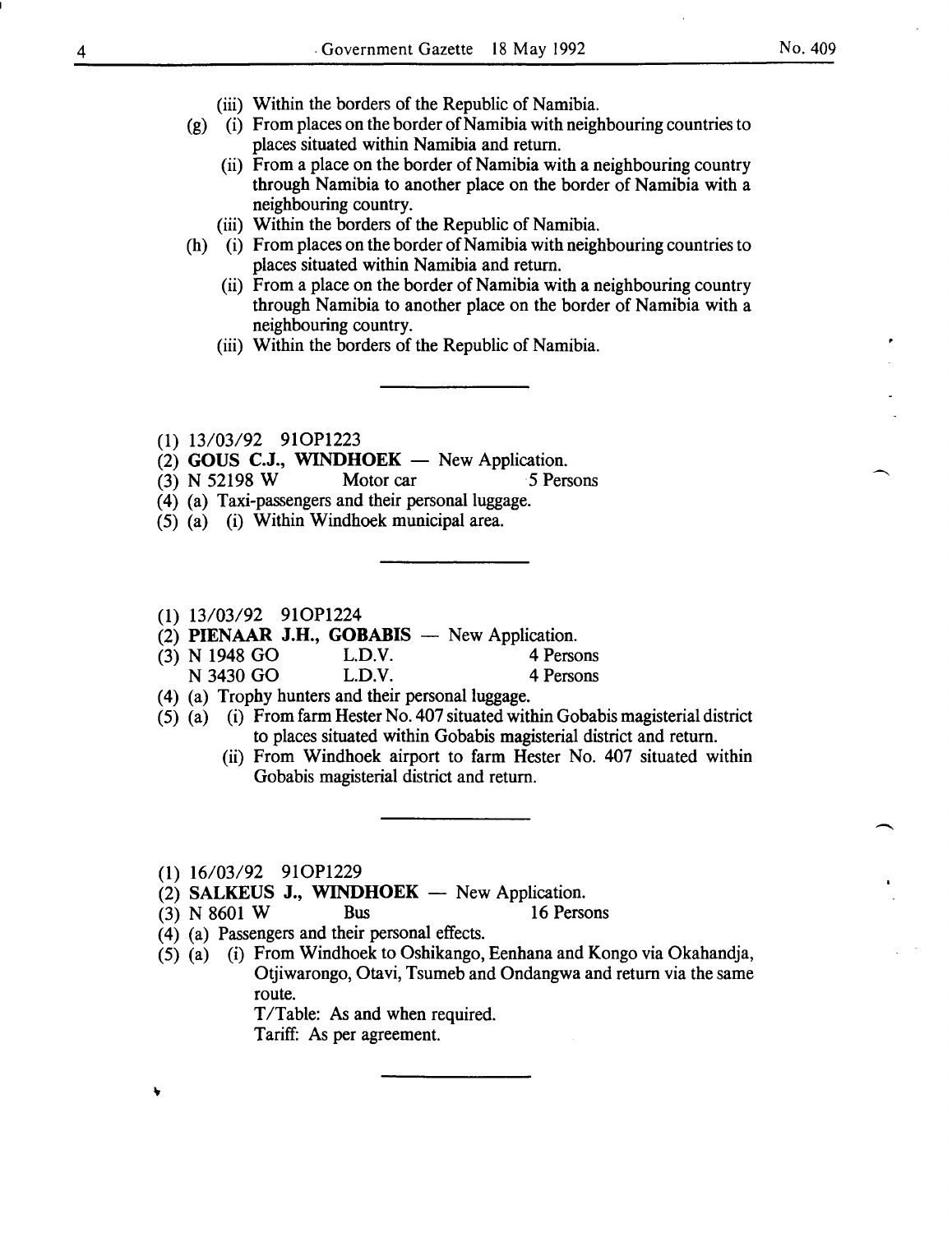(1) 16/03/92 910P1230

 $(2)$  KAZONGOMINJA E., GOBABIS - New Application.

- (3) Motor car to be acquired 6 Persons
- (4) (a) Taxi-passengers and their personal luggage.
- (5) (a) (i) Within Gobabis municipal area.
- (1) 16/03/92 910P1231
- $(2)$  BUSH TRAIL SAFARIS (PTY) LTD., WINDHOEK New Application.
- (3) N 13317 W Mini-bus 9 Persons

(4) (a) Tourists and their personal effects.

(5) (a) (i) From Windhoek to places situated within Namibia and return.

- 
- (1) 16/03/92 91OP1232<br>
(2) KAKURITJIRE T., WINDHOEK New Application.
	- (3) Motor car to be acquired 6 Persons
	- (4) (a) Taxi-passengers and their personal luggage.
	- (5) (a) (i) Within Windhoek municipal area.
	- (1) 16/03/92 910P1233
	- (2) TJIHUMINO M.M.Z., WINDHOEK New Application.<br>(3) Mini-bus to be acquired 11 Persons
	- to be acquired
	- (4) (a) Taxi-passengers and their personal luggage.
	- (5) (a) (i) Within Windhoek municipal area.
	-
- (1) 16/03/92 91OP1238<br>
(2) UUSHIKU P., WINDHOEK New Application.
	- (3) N 18282 W Motor car *5* Persons
	- (4) (a) Taxi-passengers and their personal luggage.
	- (5) (a) (i) Within Windhoek municipal area.
	- (1) 17/03/92 910P1241
	- (2) MENGO U., WINDHOEK  $-$  New Application.
	- (3) Motor car to be acquired 6 Persons
	- (4) (a) Taxi-passengers and their personal luggage.
	- (5) (a) (i) Within Windhoek municipal area.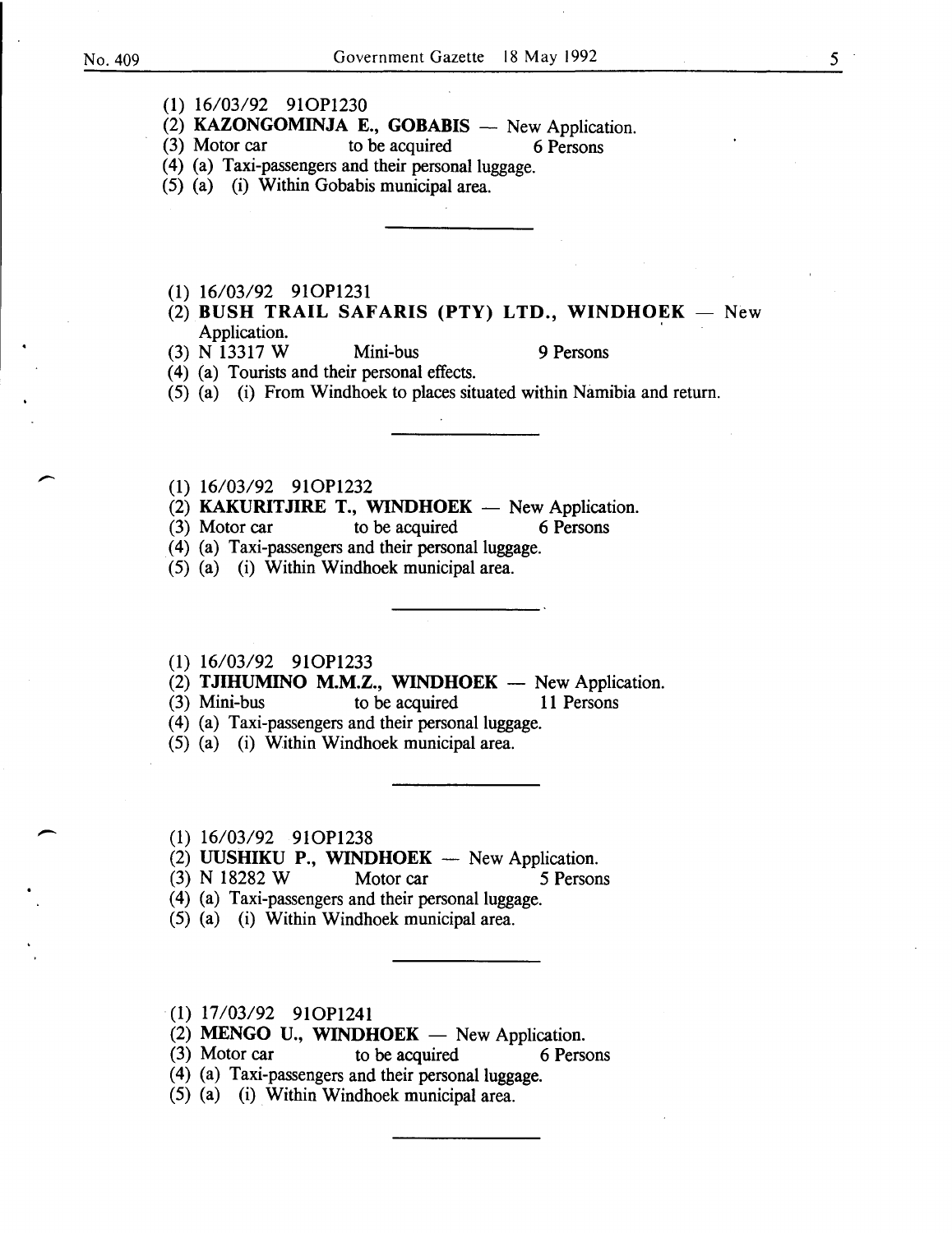### (1) 17/03/92 910P1242

(2) MENGO M., WINDHOEK  $-$  New Application.

(3) Motor car to be acquired 5 Persons

(4) (a) Taxi-passengers and their personal luggage.

(5) (a) (i) Within Windhoek municipal area.

(1) 17/03/92 910P1243

(2) **KARITA E., WINDHOEK** - New Application.<br>(3) Motor car to be acquired 6 Persons

 $(3)$  Motor car

(4) (a) Taxi-passengers and their personal luggage.

(5) (a) (i) Within Windhoek municipal area.

# (1) 17/03/92 910P1245

 $(2)$  MENGO E., WINDHOEK - New Application.

(3) Motor car to be acquired 5 Persons

(4) (a) Taxi-passengers and their personal luggage.

(5) (a) (i) Within Windhoek municipal area.

# (1) 17/03/92 910P1246

(2) TJIRUNGA J., WINDHOEK - New Application.<br>
(3) Motor car to be acquired 5 Persons

 $(3)$  Motor car

(4) (a) Taxi-passengers and their personal luggage.

(5) (a) (i) Within Windhoek municipal area.

(1) 17/03/92 910P1247

(2) URINAVI P., WINDHOEK - New Application.<br>(3) Motor car to be acquired 6 Persons

 $(3)$  Motor car to be acquired

- (4) (a) Taxi-passengers and their personal luggage.
- (5) (a) (i) Within Windhoek municipal area.

(1) 17/03/92 910P1248

 $(2)$  KAURAISA I., WINDHOEK - New Application.

 $(3)$  Motor car to be acquired 6 Persons

- (4) (a) Taxi-passengers and their personal luggage.
- (5) (a) (i) Within Windhoek municipal area.

~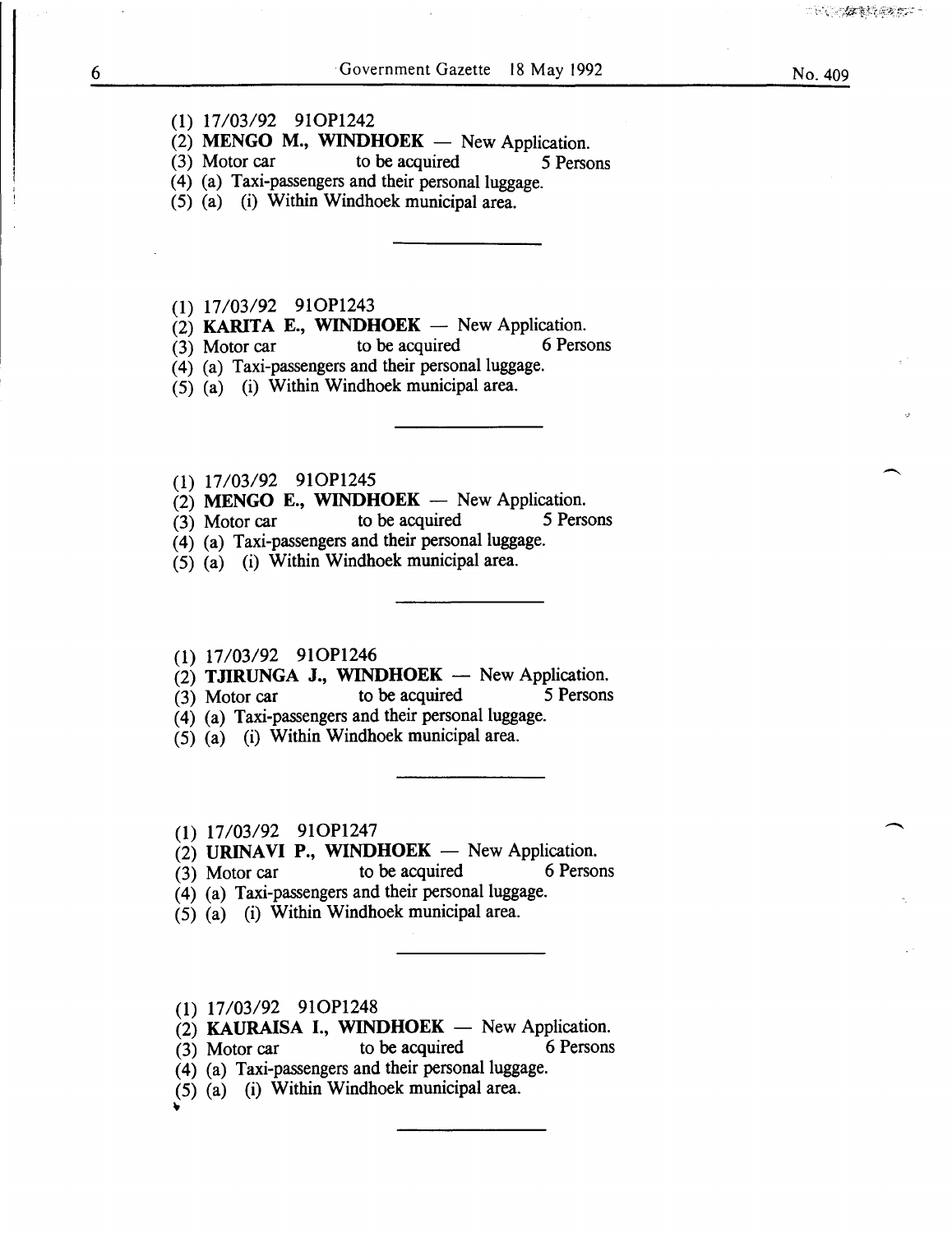r<br>Bandar

..

..

f·

<u>र अध्यक्ष के साथ भारत कर</u>

| $(1)$ 19/03/92 91OP1258 |                                                              |            |  |
|-------------------------|--------------------------------------------------------------|------------|--|
| additional vehicle.     | (2) MAMEJA T.J., WINDHOEK - Transfer from S.E. Mameja and an |            |  |
|                         | $(3)$ N 16390 W Mini-bus                                     | 10 Persons |  |
|                         | Motor car to be acquired                                     | 6 Persons  |  |
|                         | (4) (a) Taxi-passengers and their personal luggage.          |            |  |
|                         | (5) (a) (i) Within Windhoek municipal area.                  |            |  |
|                         |                                                              |            |  |
|                         |                                                              |            |  |
|                         |                                                              |            |  |
|                         |                                                              |            |  |
| $(1)$ 19/03/92 91OP1259 |                                                              |            |  |
|                         | (2) BASSINGTHWAIGHTE D.F., WINDHOEK — New Application.       |            |  |
|                         |                                                              | . <i>.</i> |  |

- (3) OB 33837 Trailer 21260 kg<br>OB 33839 Trailer 16320 kg
- 16320 kg
- (4) (a) Farming requirements.
	- (b) Exempted goods as set out in Government Notice AG 100 of 3 November 1989.
- (5) (a) (i) From a place on the Namibia/R.S.A. border at Nakop to places situated within Namibia.
	- (ii) From a place on the Namibia/R.S.A. border at Noordoewer to places situated within Namibia.
	- (b) (i) From a place on the Namibia/R.S.A. border at Nakop to places situated within Namibia.
		- (ii) From a place on the Namibia/R.S.A. border at Noordoewer to place situated within Namibia.

|     | $(1)$ 19/03/92 91OP1260 |                                                   |          |
|-----|-------------------------|---------------------------------------------------|----------|
| (2) |                         | <b>BOOYSEN W.J.L., GOBABIS</b> - New Application. |          |
|     | $(3)$ N 410 GO          | Lorry                                             | 6490 kg  |
|     | N 3588 GO               | Lorry                                             | 7547 kg  |
|     | N 479 GO                | Lorry                                             | 5977 kg  |
|     | N 3538 GO               | Lorry                                             | 13440 kg |
|     | N 4898 GO               | Lorry                                             | 13440 kg |
|     | N 327 GO                | Lorry                                             | 14900 kg |
|     | N 4206 GO               | Lorry                                             | 14900 kg |
|     | N 1236 GO               | Lorry                                             | 8880 kg  |
|     | N 3655 GO               | Lorry                                             | 14460 kg |
|     | N 2824 GO               | Lorry                                             | 13547 kg |
|     | N 2440 GO               | S/trailer                                         | 18480 kg |
|     | N 3578 GO               | S/trailer                                         | 26000 kg |
|     | N 796 GO                | S/trailer                                         | 17160 kg |
|     | N 391 GO                | S/trailer                                         | 26000 kg |
|     | N 2978 GO               | Trailer                                           | 10700 kg |
|     | N 4163 GO               | S/trailer                                         | 26620 kg |
|     | N 4159 GO               | S/trailer                                         | 26460 kg |
|     | N 263 GO                | Trailer                                           | 5200 kg  |
|     | N 1465 GO               | Trailer                                           | 5200 kg  |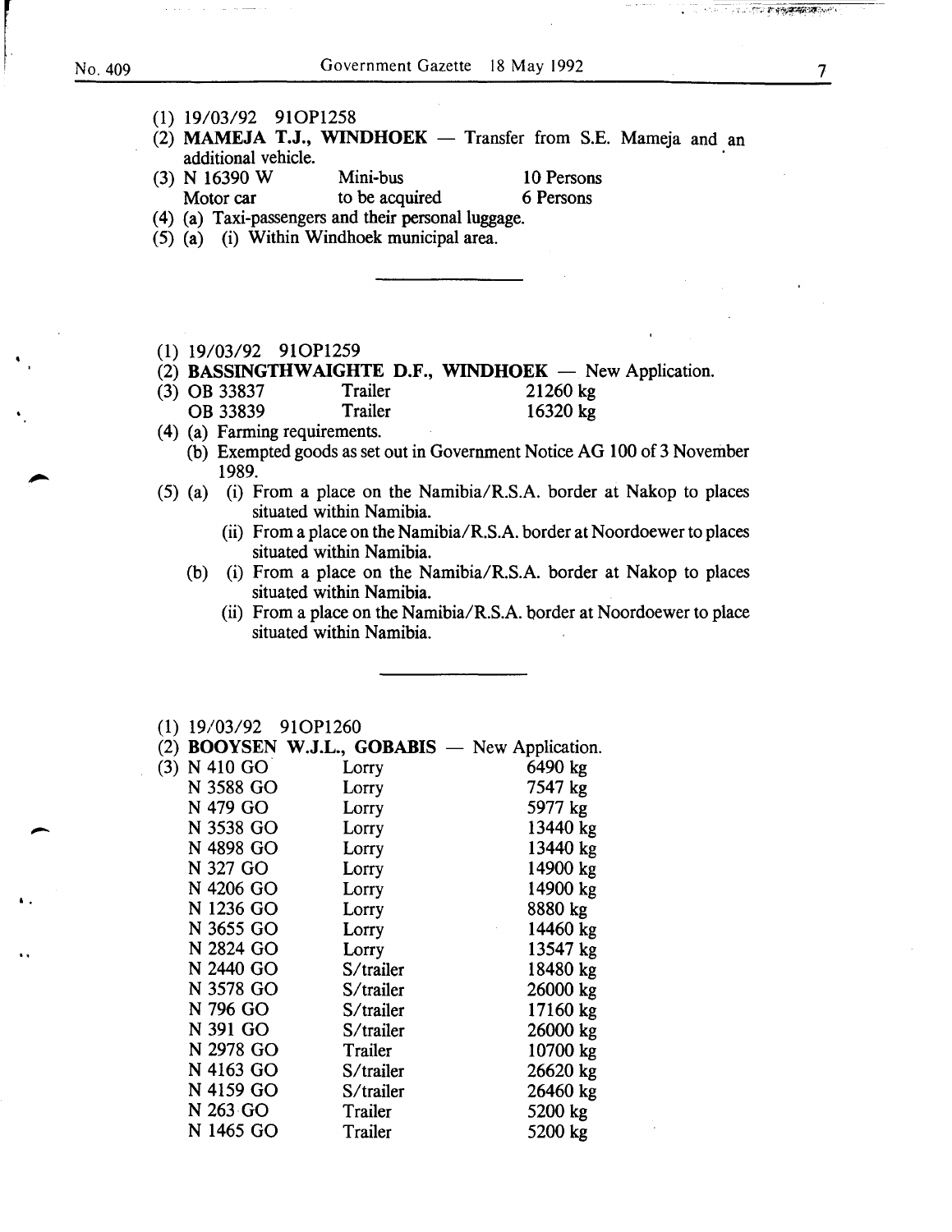- (b) Farming requirements.
- (c) Feedlot requirements.
- (d) Stock feeds and stock licks.
- (e) Fresh edible fruit and fresh edible vegetables not canned, dehydrated or otherwise preserved.
- (5) (a). (i) From places situated within Namibia to a place on the Namibia/ Republic of South Africa border at Nakop.
	- (ii) From places situated within Namibia to a place on the Namibia/ R.S.A. border at Noordoewer.
	- (b) (i) From a place on the Namibia/Republic of South Africa border at Nakop to the holder's own *bona fide* place of business at Gobabis.
		- (ii) From a place on the Namibia/Republic of South Africa border at Noordoewer to the holder's own *bona fide* place of business at Gobabis.
	- (c) (i) From a place on the Namibia/Republic of South Africa border at Nakop to the holder's own *bona fide* place of business at Gobabis.
		- (ii) From a place on the Namibia/Republic of South Africa border at Noordoewer to the holder's own *bona fide* place of business at Gobabis.
	- (d) (i) From a place on the Namibia/Republic of South Africa border at Nakop to the holder's own *bona fide* place of business at Gobabis.
		- (ii) From a place on the Namibia/Republic of South Africa border at Noordoewer to the holder's own *bona fide* place of business at Gobabis.
	- (e) (i) From a place on the Namibia/Republic of South Africa border at Nakop to the holder's own *bona fide* place of business at Gobabis.
		- (ii) From a place on the Namibia/Republic of South Africa border at Noordoewer to the holder's own *bona fide* place of business at Gobabis.
- (1) 19/03/92 910P1262
- $(2)$  **B.T.S. MOTOR TRANSPORT CC., WINDHOEK** New Application.

| (3) CCK 2031     | Lorry   | 6240 kg |
|------------------|---------|---------|
| <b>CCK 5785</b>  | Lorry   | 1130 kg |
| <b>CCK 3566</b>  | Lorry   | 1230 kg |
| <b>CCK 6861</b>  | Lorry   | 1230 kg |
| <b>CCK 3640</b>  | Trailer | 700 kg  |
| <b>CCK 2211</b>  | Trailer | 700 kg  |
| <b>CCK 14865</b> | Trailer | 700 kg  |

(4) (a) Own employees and their personal effects.

- (b) Own fresh edible fruit and/or fresh edible vegetables not canned, dehydrated or otherwise preserved.
- (c) Newspapers and magazines.
- (5) (a) (i) From a place on the Namibia/Republic of South Africa border at
	- Noordoewer to Windhoek via Grünau, Karasburg, Grünau, Keetmanshoop, Asab, Mariental, Hardap, Rehoboth and return via the same route.

 $\overline{\phantom{a}}$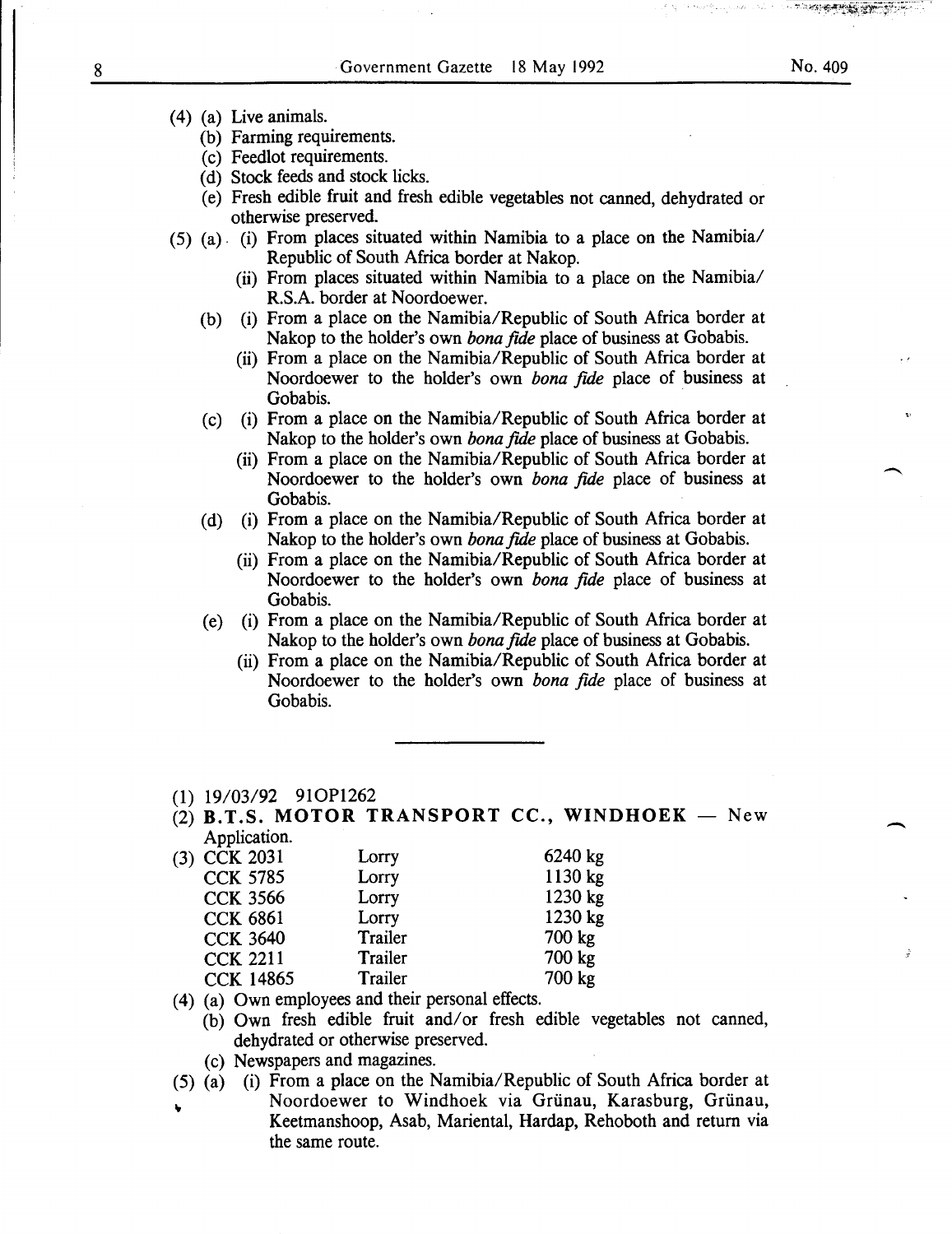### No: 409

' .

..

'

- (b) (i) From a place on the Namibia/Republic of South Africa border at Noordoewer to Windhoek via Grünau, Karasburg, Grünau, Keetmanshoop, Asab, Mariental, Hardap, Rehoboth and return via the same route.
- (c) (i) From a place on the Namibia/Republic of South Africa border at Noordoewer to Windhoek via Griinau, Karasburg, Griinau, Keetmanshoop, Asab, Mariental, Hardap, Rehoboth and return via the same route.
- (1) 20/03/92 910P1264
- (2) **KONJORE J., WINDHOEK** New Application.<br>(3) Motor car to be acquired 6 Persons
- $(3)$  Motor car
- (4) (a) Taxi-passengers and their personal luggage .
- (5) (a) (i) Within Windhoek municipal area.
- (1) 20/03/92 910P1265
- (2) FALK F.B., WINDHOEK New Application.<br>(3) N 55759 W Mini-bus 11 Pe
- (3) N 55759 W Mini-bus 11 Persons
- (4) (a) Taxi-passengers and their personal luggage.
- (5) (a) (i) Within Windhoek municipal area.
- (1) 23/03/92 910P1266

(2) DE MOURA M., WINDHOEK  $-$  New Application.

- (3) N 12854 W Motor car 5 Persons
- (4) (a) Taxi-passengers and their personal luggage.
- (5) (a) (i) Within Windhoek municipal area.
- (1) 23/03/92 910P1267
- (2)  $DE$  ALMEIDA M., WINDHOEK New Application.
- $(3)$  N 66095 W Motor car 5 Persons
- (4) (a) Taxi-passengers and their personal luggage.
- (5) (a) (i) Within Windhoek municipal area.
- (1) 23/03/92 910P1268
- (2) IITEMBU L., WINDHOEK  $-$  New Application.
- (3) Motor car to be acquired 5 Persons
- (4) (a) Taxi-passengers and their personal luggage.
- (5) (a) (i) Within Windhoek municipal area.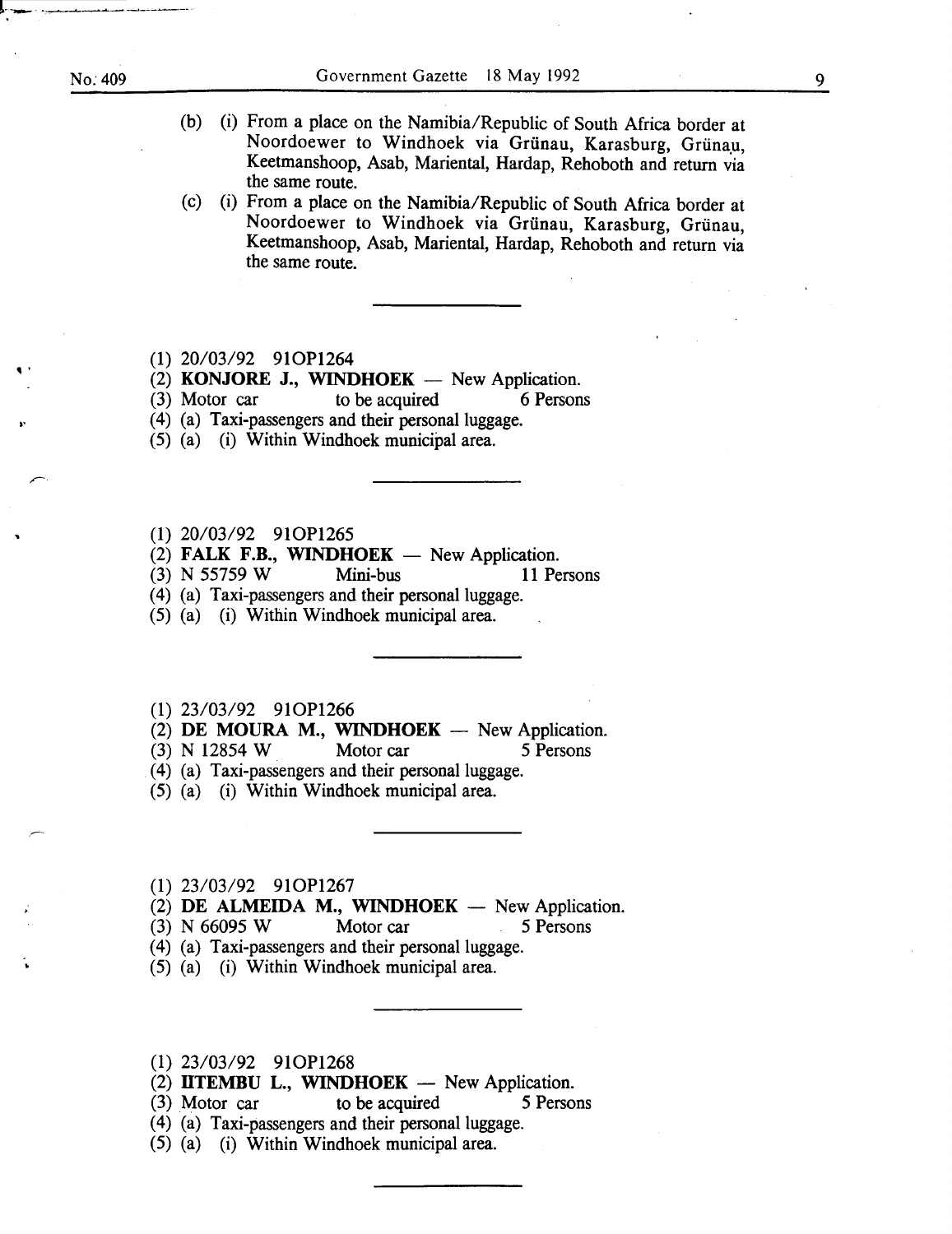- (1) 23/03/92 910P1270
- $(2)$  SHETU E.S., WINDHOEK New Application.
- (3) Motor car to be acquired 5 Persons
- (4) (a) Taxi-passengers and their personal luggage.
- (5) (a) (i) Within Windhoek municipal area.

(1) 23/03/92 910P1271

- (2) **NKANDI T.C., WINDHOEK** New Application.<br>(3) Motor car to be acquired 5 Persons
- $(3)$  Motor car
- ( 4) (a) Taxi-passengers and their personal luggage.
- (5) (a) (i) Within Windhoek municipal area.
- (1) 24/03/92 910P1273
- $(2)$  SHEYA A., WINDHOEK New Application.
- (3) N 28749 W Motor car 6 Persons
- (4) (a) Taxi-passengers and their personal luggage.
- (5) (a) (i) Within Windhoek municipal area.

### (1) 24/03/92 910P1274

- (2) IYEMBA F., WINDHOEK  $-$  New Application.
- (3) N 1178 W Motor car 5 Persons
- $(4)$  (a) Taxi-passengers and their personal luggage.
- (5) (a) (i) Within Windhoek municipal area.

(1) 24/03/92 910P1275

(2) POHAMBA T., WINDHOEK  $-$  New Application.

- (3) Motor car to be acquired 5 Persons
- (4) (a) Taxi-passengers and their personal luggage.
- (5) (a) (i) Within Windhoek municipal area.
- (1) 24/03/92 910P1277
- $(2)$  NANDOVA O., WINDHOEK New Application.
- (3) Motor car to be acquired 6 Persons
- (4) (a) Taxi-passengers and their personal luggage.
- (5) (a) (i) Within Windhoek municipal area.

¥

-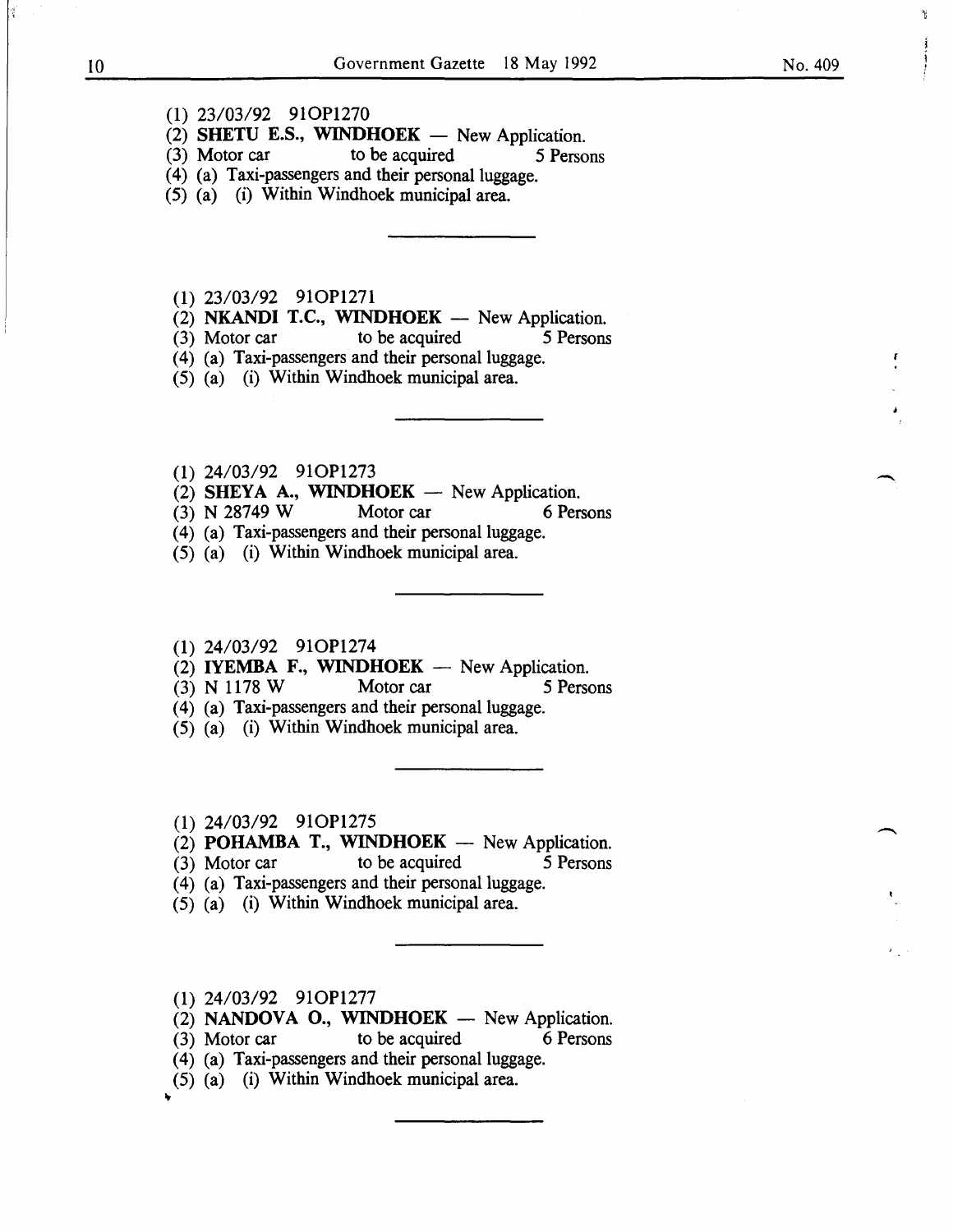•

•

..

(1) 25/03/92 910P1278

(2) KAUPANGUA J., WINDHOEK - New Application.<br>
(3) Mini-bus to be acquired 15 Persons

(4) (a) Taxi-passengers and their personal luggage.

(5) (a) (i) Within Windhoek municipal area.

 $(3)$  Mini-bus to be acquired

(1) 25/03/92 910P1279

(2) **TJONGONDJOZA B., WINDHOEK** - New Application.<br>(3) Mini-bus to be acquired 15 Persons

to be acquired 15 Persons

(4) (a) Taxi-passengers and their personal luggage.

(5) (a) (i) Within Windhoek municipal area .

(1) 25/03/92 910P1280

(2) MENGO C., WINDHOEK  $-$  New Application.

(3) Motor car to be acquired 5 Persons

(4) (a) Taxi-passengers and their personal luggage.

(5) (a) (i) Within Windhoek municipal area.

### (1) 25/03/92 910P1281

(2) HANDURA M., WINDHOEK  $-$  New Application.

(3) Motor car to be acquired 6 Persons

(4) (a) Taxi-passengers and their personal luggage.

(5) (a) (i) Within Windhoek municipal area.

(1) 25/03/92 910P1283

 $(2)$  AFRIKANER B., WINDHOEK - New Application.

(3) N 63617 W Motor car 6 Persons

(4) (a) Taxi-passengers and their personal luggage.

(5) (a) (i) Within Windhoek municipal area .

(1) 25/03/92 910P1284

(2) MATHIAS F., WINDHOEK  $-$  New Application.

 $(3)$  Motor car to be acquired 6 Persons

( 4) (a) Passengers and their personal effects.

(5) (a) (i) From Windhoek to Oshakati via Okahandja, Otjiwarongo, Otavi, Tsumeb, Oshivelo and Ondangwa and return via the same route.

l l